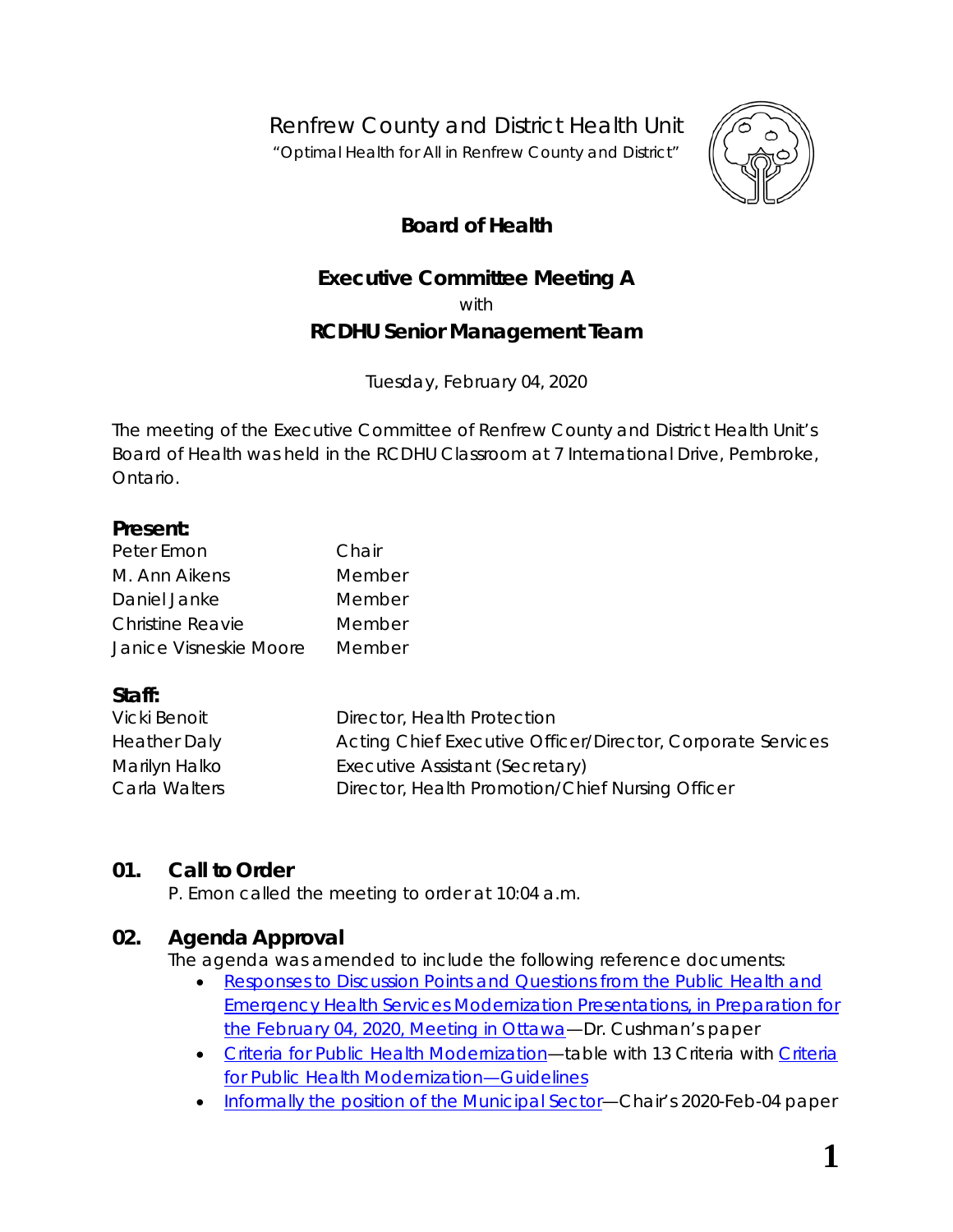• *[County of Renfrew—Investing in Municipal Health Care to End Hallway](http://portal.rcdhu.com/board/wp-content/uploads/2020/01/Investing-in-Municipal-Health-Care-to-End-Hallway-Health-Care.pdf)  [Health Care](http://portal.rcdhu.com/board/wp-content/uploads/2020/01/Investing-in-Municipal-Health-Care-to-End-Hallway-Health-Care.pdf)*—CoR position paper

# **Resolution: # 1 EC 2020-Feb-04 Meeting A**

A motion by M. A. Aikens; seconded by C. Reavie; be it resolved that the Executive Committee agenda be approved, as amended to include Dr. Cushman paper, the 12 points and Chairs Feb 04 paper, the CoR position paper.

Carried

## **03. Declaration of Conflict of Interest**

No conflicts of interest were declared.

#### **04. Public Health Modernization**

a. Public Health Modernization Consultation The Chair referred the meeting participants to the *[Executive Overview](http://portal.rcdhu.com/board/wp-content/uploads/2018/10/Executive-Overview-for-the-Honourable-John-Yakabuski.pdf)* that was presented to the Honourable John Yakabuski on October 11, 2018, by the Board's Executive Committee. The report was made in advance of the move by the Ontario government for Public Health Modernization.

At 10:09 a.m., Dr. Robert Cushman joined the meeting by telephone.

The following points, shown below, are excerpts from page five of the *Executive Overview*, and could be considered for the preparation of a *Memorandum of Understanding (MOU) with Ottawa Public Health (OPH)*:

- Reduction of duplication of regional public health services.
- Improved research and quality control for RCDHU staff. Provision of shared call options for an MOH after hours etc.
- Language committing to the building of capacity and training with our local employees.
- Strong language committing to our board being local and governance and management of this agency remaining with RCDHU Board.
- A statement of cost, billing details, duties of the AMOH, i.e. 50% of their time in our community and cost to reflect that.
- Regular reporting and presence at monthly RCDHU Board.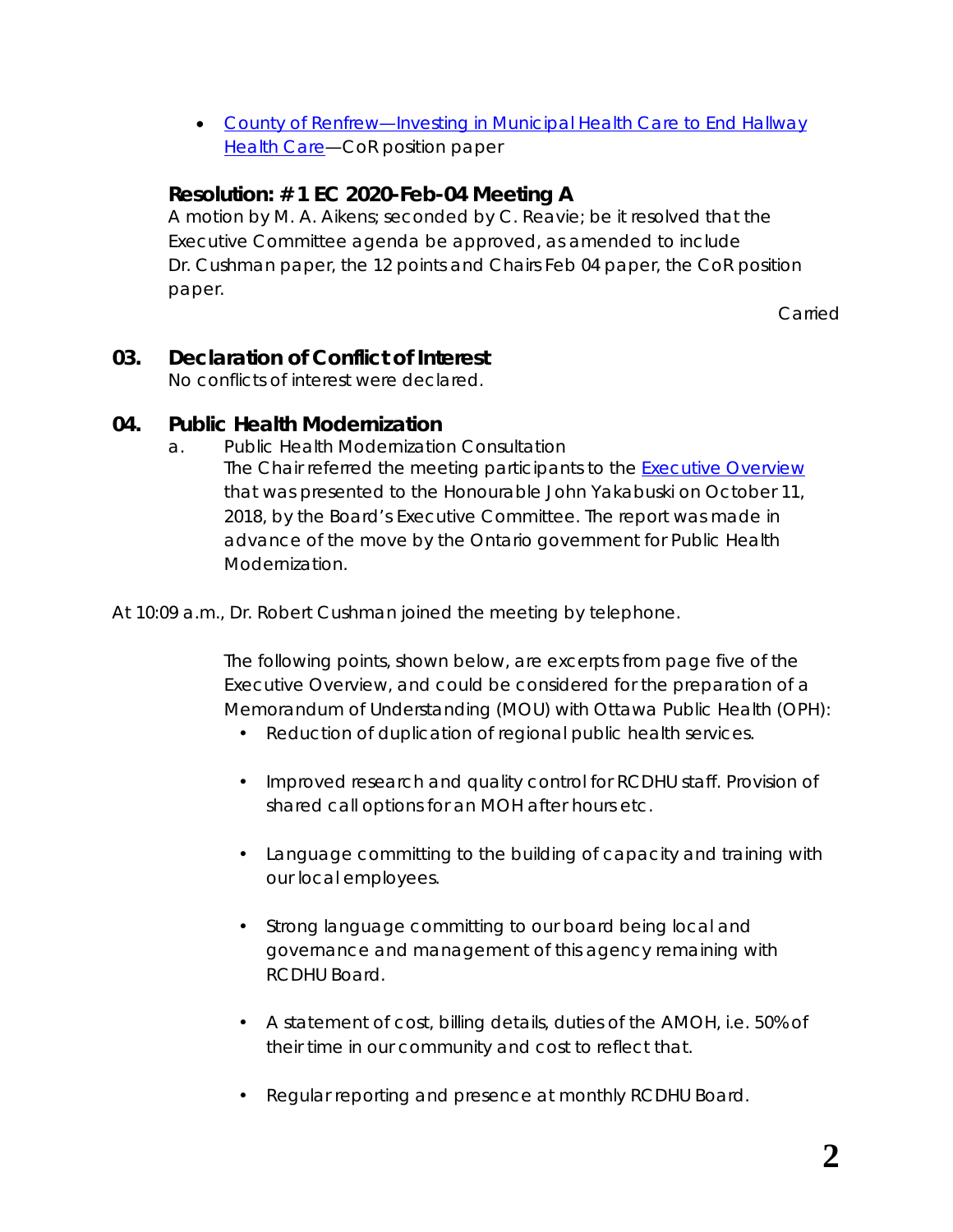- Regular chairing and attendance with senior managers.
- A commitment to research of our issues, with our funds and partnerships, of local health concerns.
- Annual accountability to complete annual goals and objectives approved by the RCDHU Board.

Originally, the Public Health Modernization Consultation, with Jim Pine, Municipal Advisor, was scheduled for Tuesday, February 4, 2020 at the Ottawa Algonquin College Campus. The meeting was postponed:

*. . . Given the situation with 2019-nCoV (Novel Coronavirus), and in recognition of the need for readiness planning by both public health and emergency health services personnel at this time, a decision has been made to postpone these sessions.*

Dr. Cushman's document—*[Responses to Discussion Points and Questions](http://portal.rcdhu.com/board/wp-content/uploads/2020/01/RCDHU-Responses-to-Discussion-Points-and-Questions-from-the-Public-Health-and-Emergency-Health-Services-Modernization-Presentations-2020-Jan-23.pdf)  [from the Public Health and Emergency Health Services Modernization](http://portal.rcdhu.com/board/wp-content/uploads/2020/01/RCDHU-Responses-to-Discussion-Points-and-Questions-from-the-Public-Health-and-Emergency-Health-Services-Modernization-Presentations-2020-Jan-23.pdf)  [Presentations](http://portal.rcdhu.com/board/wp-content/uploads/2020/01/RCDHU-Responses-to-Discussion-Points-and-Questions-from-the-Public-Health-and-Emergency-Health-Services-Modernization-Presentations-2020-Jan-23.pdf)*—was approved as RCDHU's basis for discussion for the upcoming Public Health Modernization Consultation per the following motion that was contained in the Executive Committee Report approved by the Board on Thursday, January 30, 2020:

### *Resolution: #3 EC 2020-Jan-27*

*A motion by M.A. Aikens; seconded by C. Reavie; be it resolved that the Executive Committee recommend to the Board that the Board accept the Report from Dr. Cushman marked Jan. 2020 # A as the basis for our position at the Feb 4th Consultation Session in Ottawa.*

*Carried*

P. Emon shared that a tentative date, for the postponed *Consultations* might be Thursday, February 27, 2020, in Ottawa.

The *[Discussion Paper—Public Health Modernization](http://health.gov.on.ca/en/pro/programs/phehs_consultations/docs/dp_public_health_modernization.pdf)* was recommended as a reference guide, to ensure that RCDHU's position paper aligns with government priorities.

RCDHU needs a consistent message, such as, the Board will continue to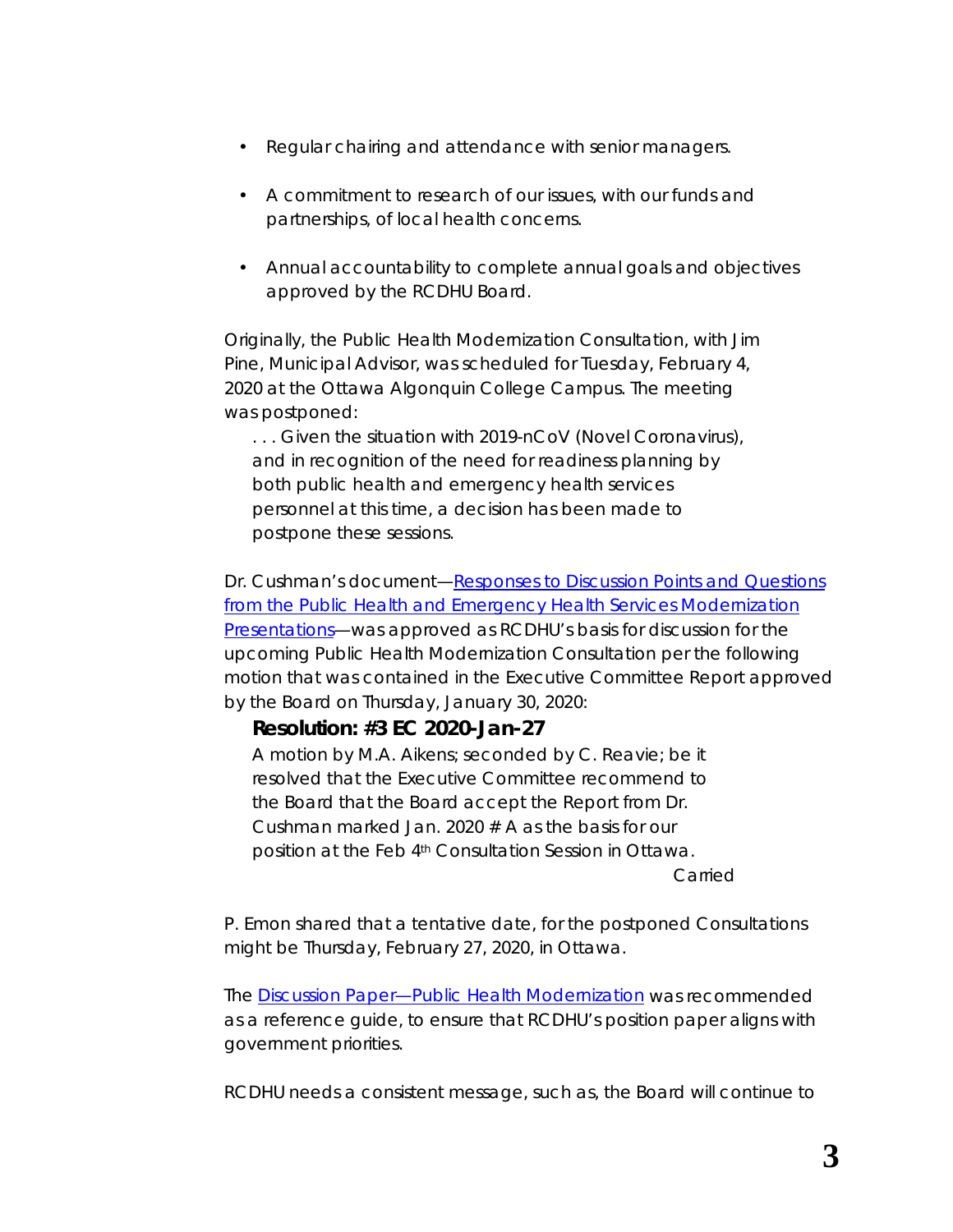evaluate a formal collaboration that meets the needs of our community and recognizes our rural presence. No decisions have been made for RCDHU in response to the provincial initiative—*Public Health Modernization*.

Dr. R. Cushman provided input on the following items:

- page two—in Executive Overview—the Board was working on a creative solution for a MOH
- RCDHU SMT will provide an updated version of the MOU with OPH
- RCDHU is a large geographic area with a small population located between Ottawa and the United Townships of Head, Clara and Maria
- page three
	- $\circ$  #4—reiteration re: the need for a strong central health agency—Public Health Ontario

Slide 17

- page five
	- o #2—addresses capacity issues
	- $\circ$  #4, #5 and #6—collaboration on joint projects and joint structures, like Ontario Health Teams
	- o #10—common theme
	- o #16—First Nations and Francophone
	- o #20—local presence
- page ten
	- o local presence is important—don't lose the little guy—bigger isn't always better
	- o #14—representation based on local needs
	- o clinical outcomes and information for rural residents,
	- o strong representation for urban and rural areas
	- o address health equity and strong rural representation on the Board of Health
	- o #14 or #21—governance needs to be added and rolled into response
	- o need strong governance that meets stakeholders' needs

SMT is tasked to write a one-page position paper that outlines what RCDHU as achieved to date.

b. AMO position

P. Emon recommended the use of the AMO research paper—*[Partners for](https://www.amo.on.ca/AMO-PDFs/Reports/2019/AMO-Partners-for-a-Healthy-Ontario-2019-01-18.aspx)  [a Healthy Ontario—A check-up on the Municipal Role in Public Health](https://www.amo.on.ca/AMO-PDFs/Reports/2019/AMO-Partners-for-a-Healthy-Ontario-2019-01-18.aspx)*—as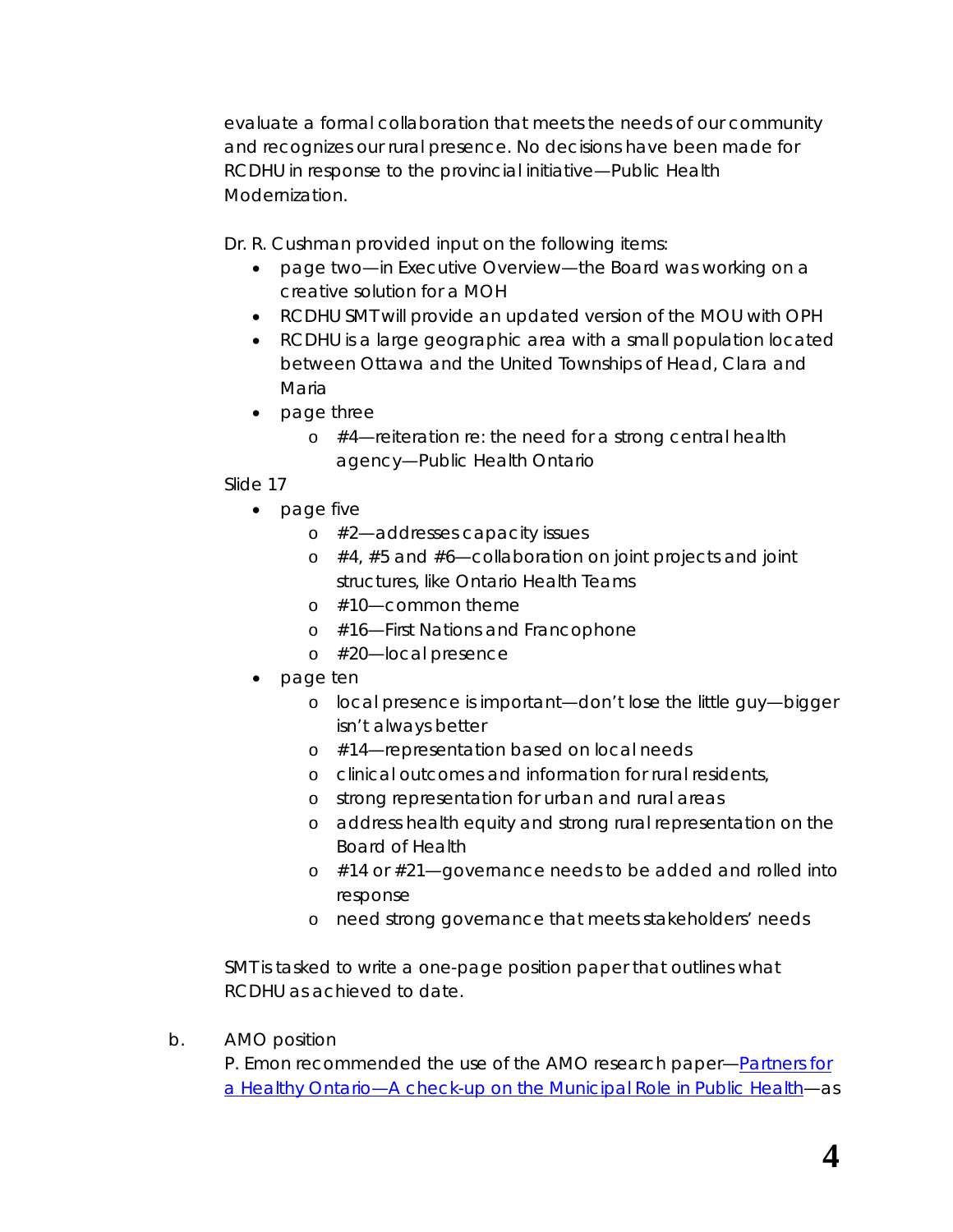a reference document for SMT as they prepare the RCDHU position paper for Public Health Modernization. Emon will forward the paper to SMT.

AMO, ROMA do not want large cities as the centre for rural communities.

The Chair referred to—*[Informally the position of the Municipal Sector](http://portal.rcdhu.com/board/wp-content/uploads/2020/02/AMO-Municipal-Sector-PH-Feb-04-2020.pdf)*—for views of AMO and ROMA on Public Health Modernization.

c. Review of *[County of Renfrew—Investing in Municipal Health Care to End](http://portal.rcdhu.com/board/wp-content/uploads/2020/01/Investing-in-Municipal-Health-Care-to-End-Hallway-Health-Care.pdf)  [Hallway Health Care](http://portal.rcdhu.com/board/wp-content/uploads/2020/01/Investing-in-Municipal-Health-Care-to-End-Hallway-Health-Care.pdf)* At this point in the meeting, the Executive Committee and Senior

Management Team reviewed the CoR position paper.

Some of the areas addressed included:

- The removal of references to public health found on page one, two, four, six, eight, nine, ten, 11 and 12
- # 9—needs further discussion
- #10-not evidence based
- #11—Public Health Ontario should stand alone
- Page six
	- o *vaccinations*—now—influenza immunization
	- o *both the public health system*—now—the primary acute care
	- o *patients*—now—clients
	- o third paragraph—*As a public health care provider*—now— As a local health care provider
- page eight
	- o *such as Public Health and*—now—such as the Renfrew
- page nine
	- o *Centre and Public Health,*—now—Centre and the County of Renfrew
- page 11
	- o *reduced from 35 to 10*—now—reduced from 34 to 10
	- o *The County of Renfrew, City of Pembroke and Renfrew County & District Board of Health firmly*—now—The County of Renfrew and the City of Pembroke firmly
	- o *Some of the unique factors*—now—Some of the factors
	- o *older thank Provincial median) ,* —now—older than Provincial median),
	- page 12
		- o *alcohol abuse, poor diet*—now—alcohol use, nutrition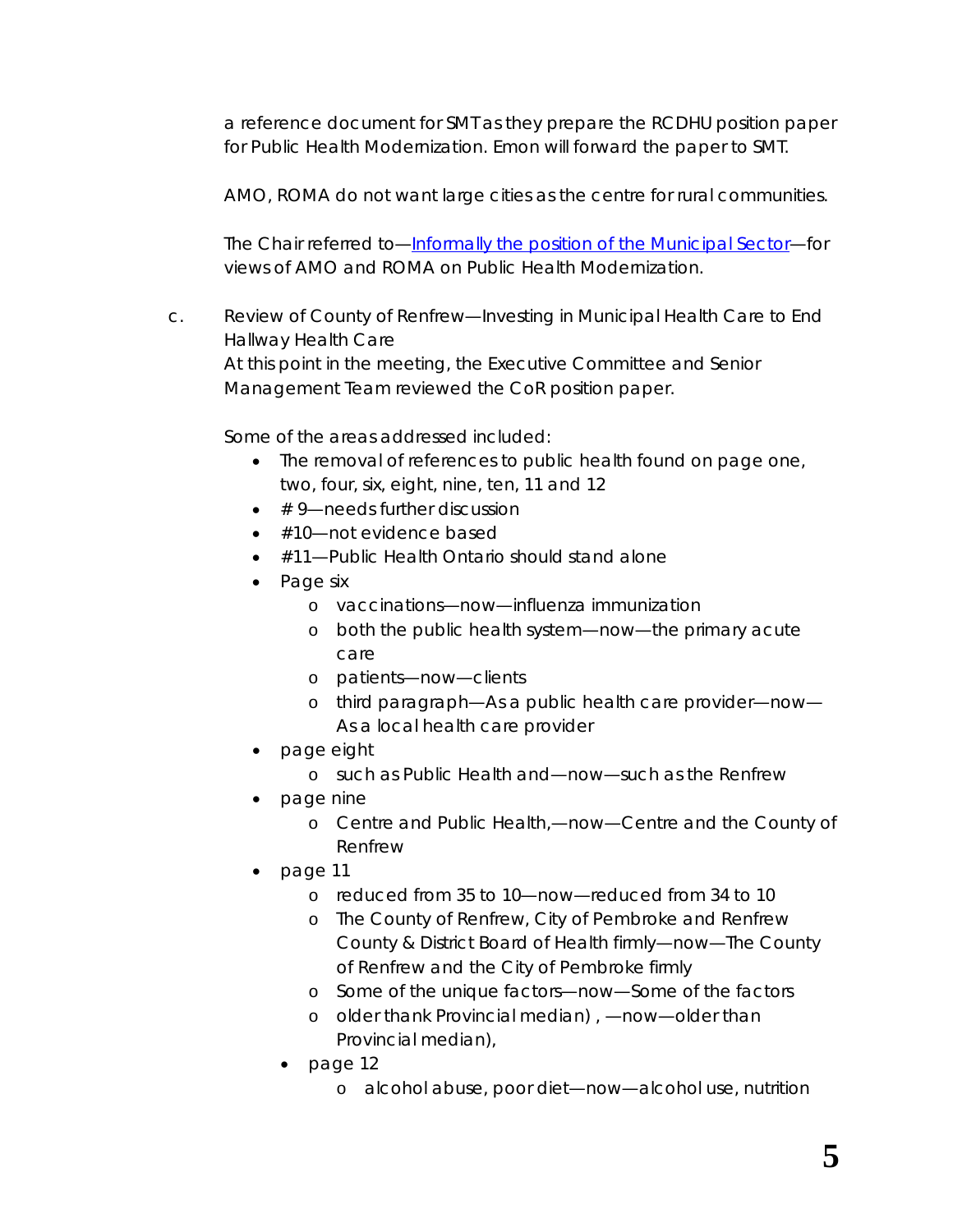- o *and Renfrew County and District Health Unit*—now—and the Township of South Algonquin
- o divide Municipal *Governance and Operation—now—*
	- 1. Municipal Governance
	- 2. Operations
- o *In addition, by integrating*—now—In addition, explore collaboratively with RCDHU opportunities to reduce duplication by integrating local public health
- o *to achieve*—now—explore
- page 13
	- o delete—*be consolidated into the local public health unit within the County of Renfrew's operations to better align prevention programs and reduce duplication*.
	- o delete—*Recommendation #7: Consolidate current Boards of Health (BoH) with elected municipal council and integrate public health administration/ finance/ human resources/information technology with current municipal corporate services*.
	- o *Recommendation #8: Create regional Medical Officers of Health (MOH) to support the provincial Medical Officer of Health*—now—Recommendation #8: Collaboratively support the Board of Health (BoH) in its efforts to secure a Medical Officer of Health (MOH) that meets the requirements of the Health Protection and Promotion Act (HPPA) related to the oversight of public health in Renfrew County and District for programs and services.
	- o *Recommendation #10: Reinvest cost saving from the integration of public health with municipal governance and operation back into local public health programs now—*Reinvest cost savings from found efficiencies back into local public health programs and services.
	- o *Recommendation #11: Merge Public Health Ontario with Ontario Health to create a more efficient, streamlined agency to achieve cost savings and reduce hallway health care—now—*Recommendation #11: Creat a stronger linkage between Public Health Ontario and Ontario Health enabling a more efficient, streamlined agency to achieve cost savings and reduce hallway health care.